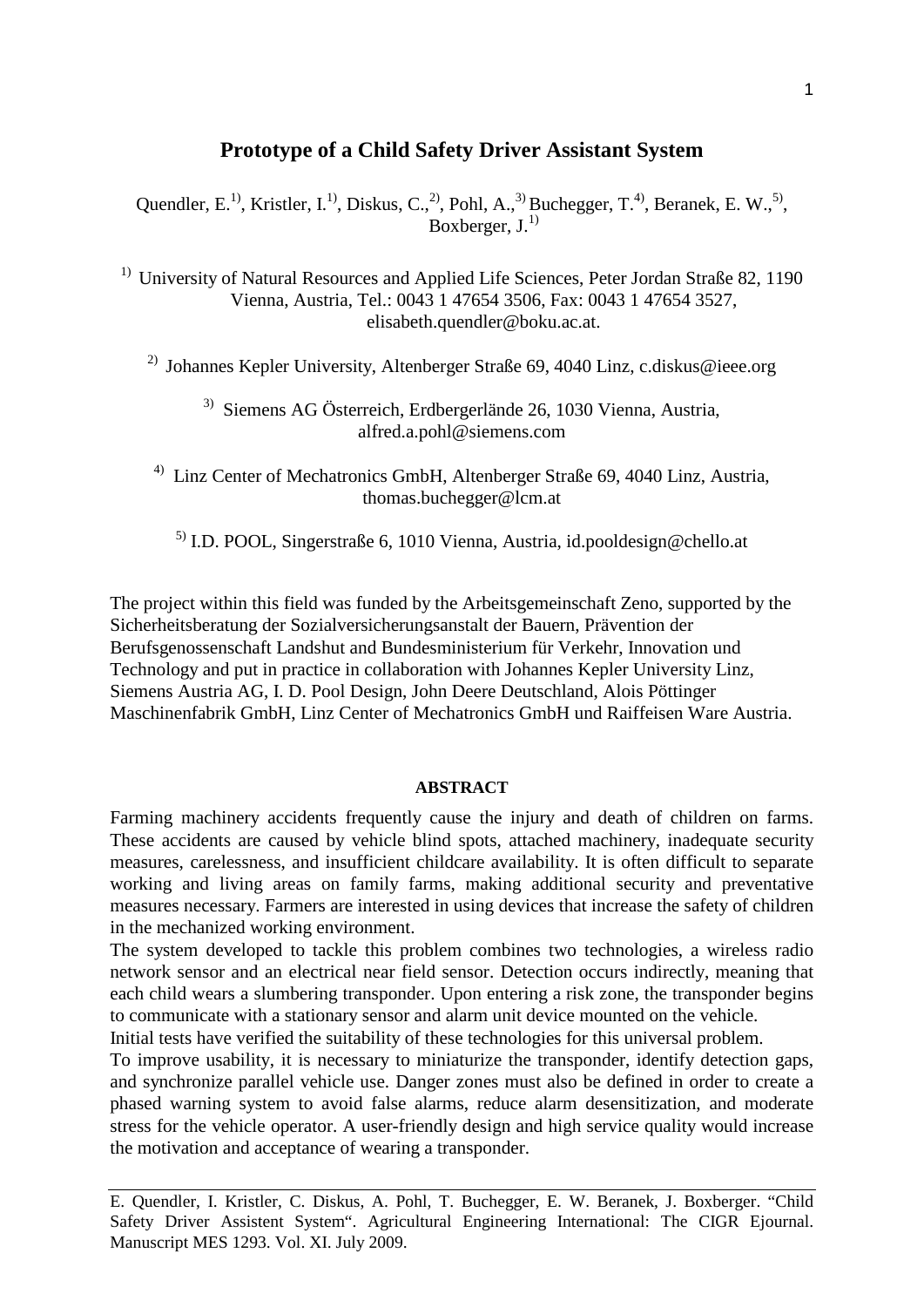Key words: Child safety, prototype, agricultural machinery, near field sensor, radio sensor network

#### **1. INTRODUCTION**

Each year, children worldwide suffer serious injuries and death from being run over by farm machinery. Crushing incidents account for more than half of all accidents involving farming vehicles. Reasons are limited driver vision and insufficient risk awareness by children and parents. The limited field of view is caused by vehicle design and also by nearby objects in the environment. The most dangerous vehicle blind spots are those near the wheels, behind and beside trailer machinery, and directly in front of the tractor bonnet.

Children are curious, act spontaneously, imitate adult activities, and often choose to play in areas near vehicles. It can be difficult for them to perceive the real danger of vehicles and attached machinery.

The most frequent accident situations occur while reversing or during careless manoeuvres in peak work times and stress situations. In these accidents, drivers were unable to detect children early enough to avoid collision. The total stopping distance necessary to avoid a collision is influenced mainly by the moving velocity of the child, vehicle speed, and the reaction time of the driver.

Tractors drive at speeds of 4 to 15 km/h in farmyards and fields, both with and without machinery attached. The legal maximum production velocity for agricultural machines is 25 to 40 km/h. The trend towards designing agricultural vehicles with higher maximum speeds continues to rise. Driver reaction times vary between 0.7 and 1.5 s under normal conditions (Quendler et al., 2006).

Austrian and Bavarian accident analysis reveal two circumstances typical of crushing incidents. In up to 20% of these accidents, the child ran towards a moving vehicle and was subsequently crushed by either the tractor or the attached machinery.

In the second case, in up to 80% of the accidents, a child was hidden in, under, behind, or near the vehicle and hit by the moving vehicle or its attached machines. Children up to six years of age, especially boys, are the highest risk group. Children up to six years old can move as fast as 4.5 m/s, or 16.2 km/h. At this speed, a tractor needs an additional stopping distance of 9.8 m to avoid collision, in a worst case situation.

Accidents do not only result in injuries and death. Other dramatic consequences include the loss of livelihood, long-term disability, and increased risk of illness for accident victims and their relatives. All of these factors have economic impacts.

The separation of working and living areas in order to reduce accident risk is not always possible on family farms in industrialized countries. The reality of the danger can be seen in the amount of farm machinery stock; there are 26.3 million tractors and 4.2 million selfpropelling machines in use worldwide. There are 8.88 million tractors and 0.88 million combine harvesters on 9.87 million holdings in 25 EC countries.

For this reason, additional preventive measures are required to reduce the number of crushing accidents. Electronic tools to deliver information about the presence of children in the blind spots surrounding vehicles and their attached machines can be very effective. When the vehicle ignition is turned on, it must immediately begin detecting children within the periphery and if the vehicle is moving, children must be detected over larger distances. This

E. Quendler, I. Kristler, C. Diskus, A. Pohl, T. Buchegger, E. W. Beranek, J. Boxberger. "Child Safety Driver Assistent System". Agricultural Engineering International: The CIGR Ejournal. Manuscript MES 1293. Vol. XI. July 2009.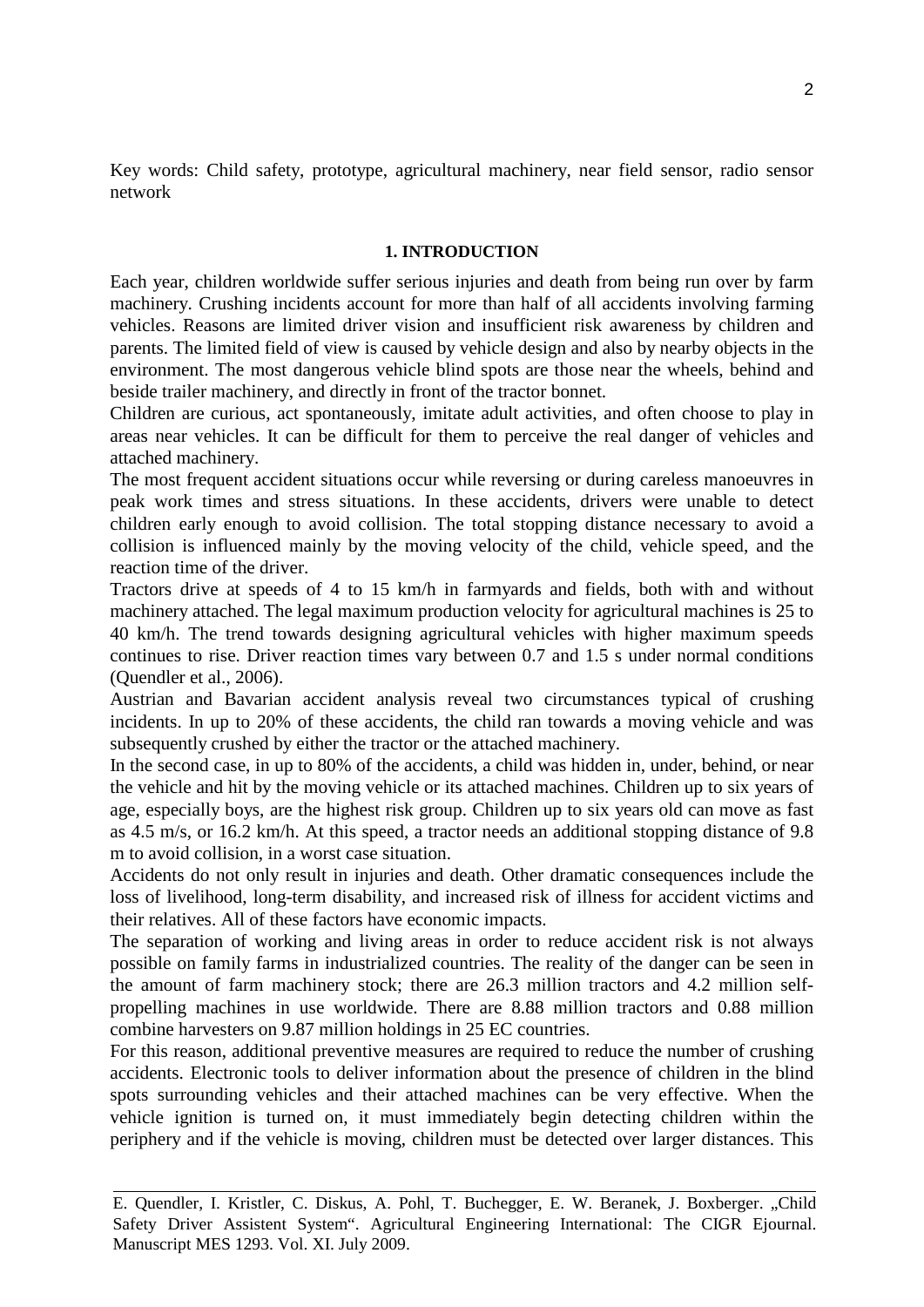detection can raise awareness and ensure early braking and collision avoidance. The electronic devices should not expose children to electromagnetic radiation. A prototype was developed which causes no continuous radiation exposure and provides a low cost vehicle operator warning system affordable for rural inhabitants (Quendler et al., 2007a).

# **2. MATERIAL AND METHOD**

Based on the above-mentioned requirements, the chosen technique to develop a vehicle operator warning system must ensure child detection in a worst case scenario, guarantee trouble-free operation in an agricultural environment, provide comprehensive protection around agricultural machinery, and lead to a low cost product with high affordability. A combination of electrical near field and sensor network technologies are identified as the most adequate technologies for developing a product best fulfilling the system requirements. The suitability, reliability, and user acceptance of these technologies is determined by field trials and evaluations. Technophile agricultural families tested and evaluated the prototypes. These farm families have a special interest in electronics and live on farms together with children in the jeopardized age group. The tractors in use were medium and large sized with various attached machinery. The testing system consisted of three components: a transponder, a base module with alarm unit, and a near field source.

#### **2.1. Technology choice**

The development of a robust direct recognition system for children using video sensors, stereovision, or infrared cameras at all cardinal points around a vehicle is possible but would generate high development and production costs. Video sensors also do not provide direct depth information about relevant objects such as persons, other vehicles, and nearby buildings. Image quality from both colour and black and white cameras suffers from back lighting and insufficient exposure to light.

Radar detection using electromagnetic and electrical waves recognizes objects directly or indirectly. A transponder supports indirect detection and ensures that obstacle detection is not influenced by weather conditions. In a further stage of development, distances could be calculated by measuring the flight time of the electromagnetic waves and the radial relative speed of objects. The measuring of velocity allows tracking and assessment of risks to avoid collision (Viel et al. 2002).

Electrical near field technology was chosen to detect objects immediately surrounding vehicles and machines. Sensor network technology, based on radio waves, was selected for indirect recognition over larger distances.

The electrical near field technology was developed by the MIT Media Laboratory. It was initially used as a means to interconnect body-borne information appliances and electric field sensors for position measurement (Brown et al. 1985). Gershenfeld (1995) realized the possibility of transmitting data by modulation.

The principle of electronic communication in the immediate vicinity of agricultural vehicles and machinery is based upon the fact that all electricity conductors (metal) produce an electromagnetic field near the ground. The electric "aura" of the transmitter takes all parts of the tractor and possible attached machinery into account, leaving no "dead" areas. The "aura"

E. Quendler, I. Kristler, C. Diskus, A. Pohl, T. Buchegger, E. W. Beranek, J. Boxberger. "Child Safety Driver Assistent System". Agricultural Engineering International: The CIGR Ejournal. Manuscript MES 1293. Vol. XI. July 2009.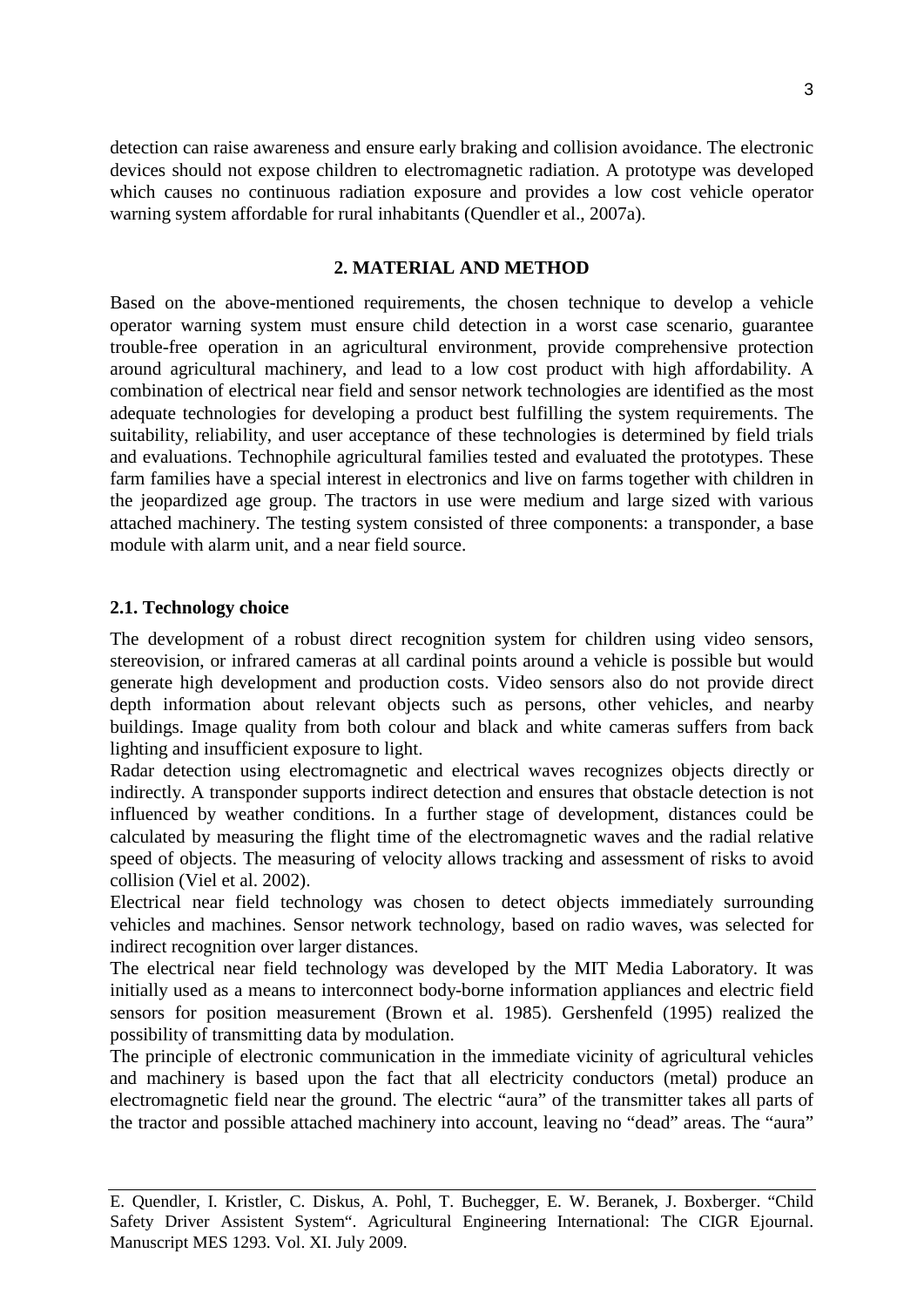of the human body communicates via the transponder with the base sensor on the vehicle (Quendler et al., 2006).

Radio sensor networks are used successfully in industrial automation. The sensor network is able to cope with distances of up to 50 meters. Multiple transponders can operate on separate vehicles simultaneously, each one using an unambiguous identification number. One of the most important advantages of sensor nodes is their low power consumption requirement (Intanagonwiwat 2000). Disadvantages of radio technology are their dependency upon the direction of ultra short waves and certain shading and reflection effects, which can lead to detection gaps in the immediate surroundings of vehicles. Therefore, these gaps need to be closed by an electrical near field not reliant upon sight contact with a detection distance of up to 2.5 meters.

# **2.2. Prototyping**

The prototype combines hardware and software. The hardware device consists of three modules: a base unit, a transponder module, and a near field source. The transceiver chip is low in price, uses little energy, allows data transfer and simple communication with the microcontroller, and operates on 433 MHz bandwidth. The near field source uses a 13.56 MHz frequency and communicates wirelessly with the base device.

The base module has a liquid crystal display (LCD), a 7-segment-display, light emitting diodes (LEDs), pushbuttons, an acoustic alarm device, and RS-232 and RS-485 interfaces. The LCD and Serial Peripheral Interface Bus (SPI), chosen for their clear display of data, operate on a 3.3 V supply voltage. A piezoelectric sound generator emits acoustic alarm signals up to an intensity of 83 dB. The main components of the basis module are the microcontroller, the radio chip, and the circuit board with a chip antenna.

The near field source, a separate unit, operates on a 3 V CR2032 coin cell battery. It must be installed on the tractor with the 13.56 MHz signalling device mounted properly on the chassis to achieve a stable scattering field without detection gaps.

The electronic circuit of the transponder is also powered by a CR2032 coin cell battery and includes the relevant radio hardware for communication with the base module. It consists of a near and far field detection circuit. A transistor circuit, driven by a microcontroller, functions as an activation switch for the near field detection circuit, which is powered separately by a 9- V battery block. Most of the time, the transponder is in sleep mode, meaning that the more energy-consuming near field detection circuit is turned off and only the energy-saving far field detection system is in operation. If the far field transponder detects a vehicle or if a vehicle ignition is started, the near field sensor is activated. The size of the prototype transceiver at the current stage of development is 13 x 6 x 3 cm.

For simultaneous multiple usage of the 433 MHz frequency, a time division multiple access (TDMA) mechanism is used. The base module sends out a data batch and waits for the transponder module reply. This procedure is done on an infinite loop. Transmitting conflicts for up to four multiple transponders are avoided by the clear channel assessment function of the transceiver.

The software is programmed for one basis module and the detection of up to four persons. The program process of the transponder starts after initialisation of the "wake-on-radio" function of the radio chip. The calculated time of notification is 144.2 ms. The near field sensor and microcontroller are deactivated if no tractor is detected during a selected period of time (t<sub>sleep</sub>).

E. Quendler, I. Kristler, C. Diskus, A. Pohl, T. Buchegger, E. W. Beranek, J. Boxberger. "Child Safety Driver Assistent System". Agricultural Engineering International: The CIGR Ejournal. Manuscript MES 1293. Vol. XI. July 2009.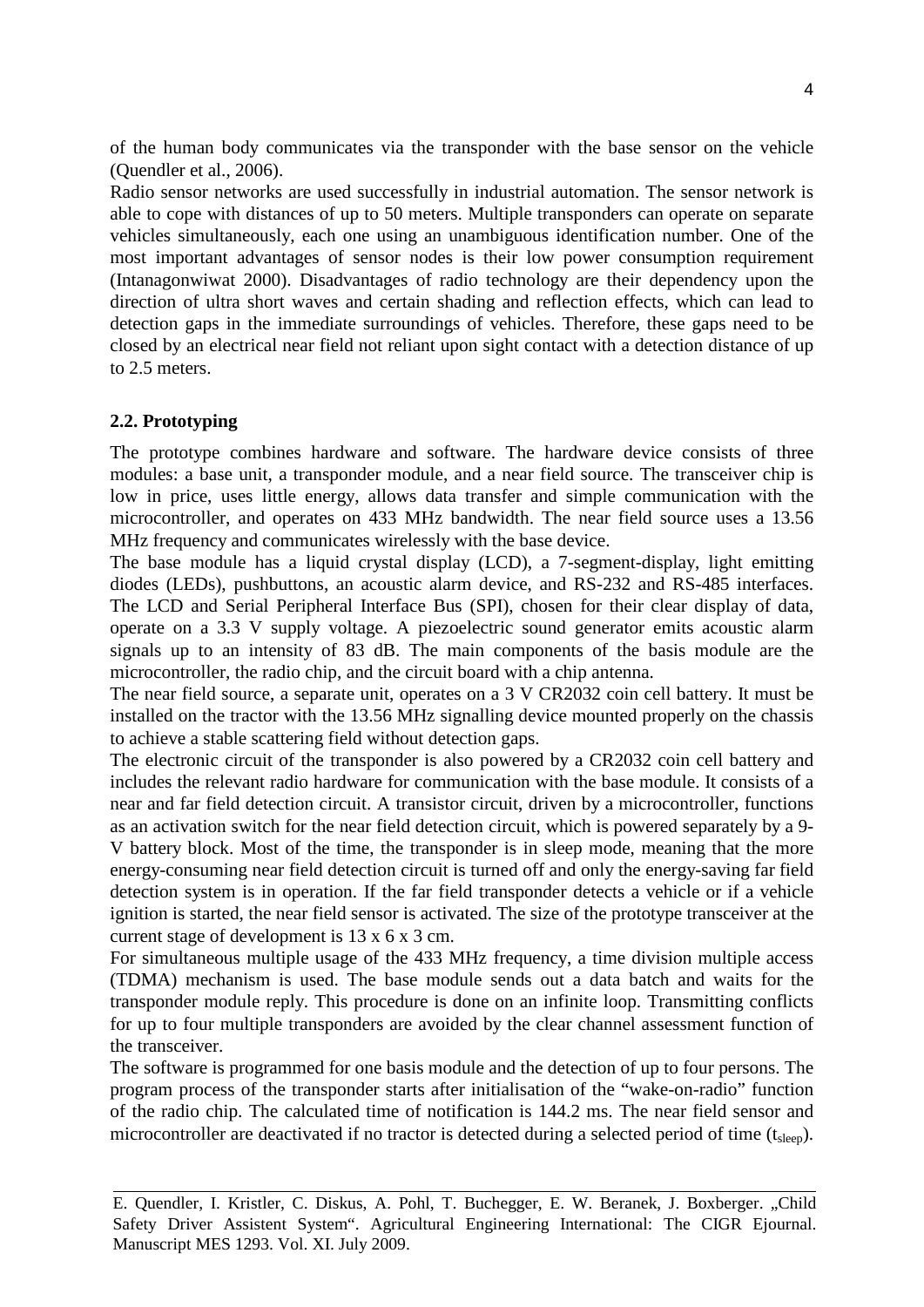The hardware components are reactivated by the "wake-on-radio" function. Once the near field status is updated, a data batch is transmitted.

The program cycle of the base module begins with the initialization and monitoring of the personal devices, which supply the far and near field status. Then the Liquid crystal displays LCDs are actualized, the alarm device is switched on and off, and the data packages with the tractor identification number and transponder module address are posted. The reception mode is enacted for a specified time and is followed by the short transmission of a data batch to the transponders. If there is no detection within the time t<sub>sleep</sub>, the liquid crystal backlights are deactivated. If a transponder is detected, the passive cycle is interrupted and transponder data, ID number, and near field status are evaluated. After the transponder flags are updated, the interrupt cycle is terminated and the main program cycle is activated.

A visual indicator on the LCD provides near and far field identification. The detection of a child in the near field is expressed by "x" on the line "n" and in the far field by "x" on the line "f". The 7-segment-displays show the ID number of the detected device after receiving detection information from the transponder.

The acoustic alarm is a periodical beeping signal. The far field alarm starts with long breaks between signal tones. The audio warning of the near field is characterized by a higher repetition frequency and a louder tone, expressing acute danger.

The prototype consists of three components, a base module with alarm unit, a transponder, and a near field source. The base module was mounted within the direct field of vision, on the heated side cab window or in front of the steering wheel.

The near field source is mounted flexibly to determine the optimal coupling positions for avoiding detection gaps. The transponder is carried by a person and informs the driver about its presence in a danger zone.



Picture 1: Base module, transponder, and near field source

### **2.3. Usability Assessment**

In order to identify the advantages and disadvantages of the two prototypes, usability assessments were conducted over several months. The test subjects operate large-scale farms in Lower Austria and Styria. They live together with children on farms and also continuously receive visits from neighbouring children. During the testing phase, various work processes such as transport, cultivation, tilling, and harvesting were performed in farmyards and on fields. There was different farm machinery in use. The different test situations were

E. Quendler, I. Kristler, C. Diskus, A. Pohl, T. Buchegger, E. W. Beranek, J. Boxberger. "Child Safety Driver Assistent System". Agricultural Engineering International: The CIGR Ejournal. Manuscript MES 1293. Vol. XI. July 2009.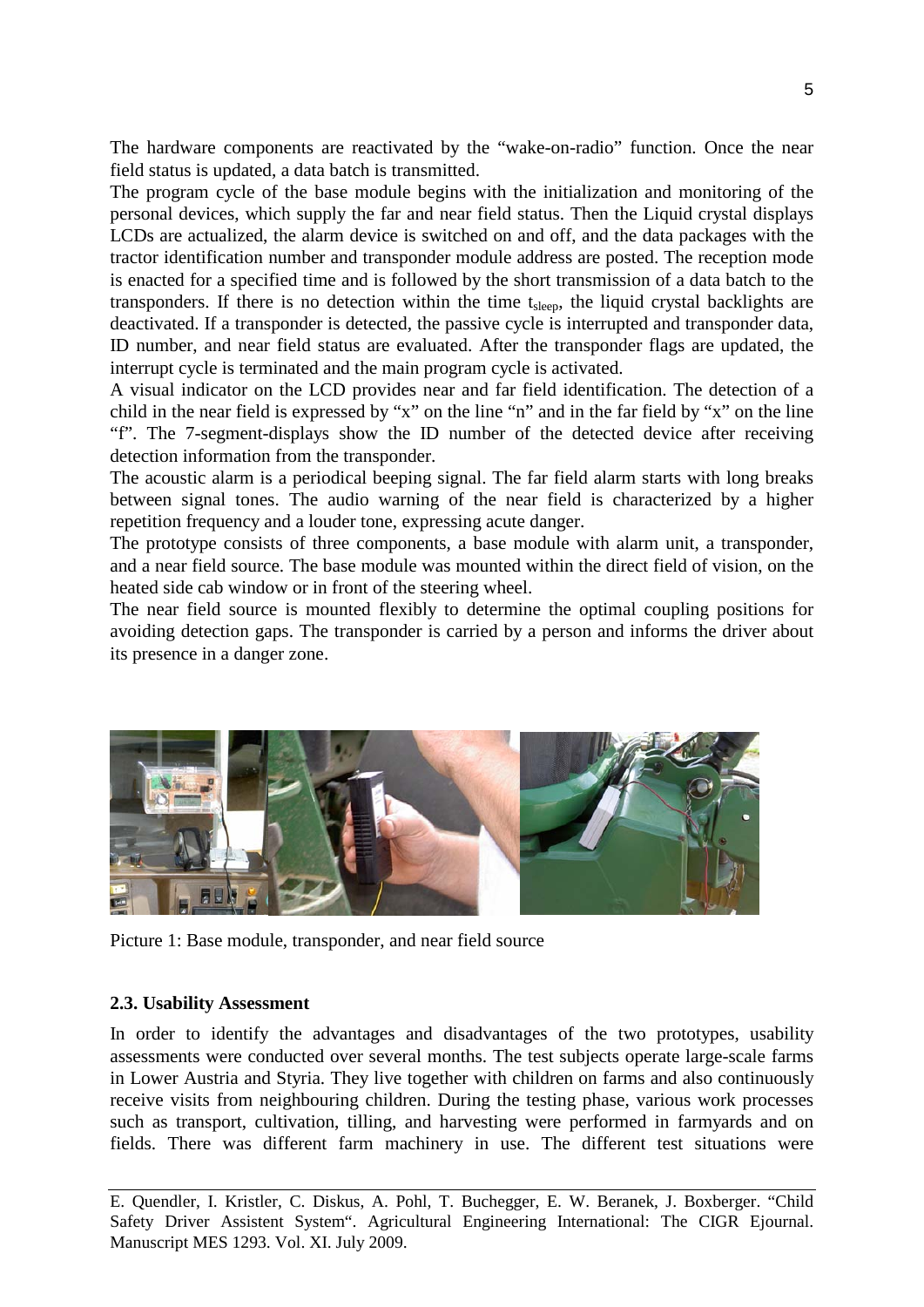documented on evaluation sheets, each situation on a single sheet; the farmers were trained in filling out. They had to record the testing conditions and identified detection quality (very good, good, bad and worst) of the near and far field sensors. Questions on the evaluation sheet were climatic situation, material and consistency of the driving ground, material and characteristics of obstacles and related detection quality, montage position and usability of base module with alarm unit, near field source and transponder. At the end of each testing period, three times over the testing phases, the farmers were interviewed to these key aspects and their stated impressions were recorded in writing. Critical, difficult understandable situations were simulated with the farmers on their farms and metrologically verified for ensuring of reliable data for further development, especially about non-transparent unfavourable detection distances and gaps.

### **3. RESULTS AND DISCUSSIONS**

Test results are available for far and near field detection dimensions and distances, the installation position of the near field source, indication instruments in the driving cab, and transponder design.

The far field shows diffusion and shading characteristics common to radio detection. Detection distances of between 40 and 50 meters were achieved outdoors. Shorter distances were measured in the farmyard, near buildings.

Insufficient near field distances were assessed around equipment with too little metal mass in the outer areas. The distances varied between a few centimetres and 2.5 meters. Optimal installation positions for the near field source were identified for various machinery combinations. The optimum 360 degree detection radius around tractors and attached machines is obtainable from a near field source with a line section positioned in front or at the rear of the vehicle, in the centre of the metal tractor frame. An expansion of the detection distance can be attained by coupling into the board electrical system. This can be combined with the machinery-related adoption of sending power in order to close gaps around attached equipment with insufficient massive parts. This function requires an additional power outlet, supplementary and serial to the branch circuit.

From the farmer's point of view, an acute warning for distances of 5 to 7 meters is needed in farmyards in order to stop in time and to avoid too many false alarms. An extension of the near field is not possible; it can only be used for the detection of persons immediately near the vehicle. An alternative solution is the further development of the far field, the integration of propagation time measurement, and the definition of risk zones. Multiple, variable detection distances and information about the distance to the jeopardized person, related to the usual driving speeds in farm yards, can reduce the rate of false alarms.

The current far field warning signal makes pauses that are too long and the tones are too quiet during certain work processes. The sound volume should be adaptable to the noise level of work processes and have varying appeal grades. Additionally, pleasant tones are adequate for the broader risk zones but shrill tones should be used for the immediate surrounding of the vehicle and its attached machines.

Shrill tones indicate the existence of a life endangering situation and should incite the driver to an immediate response. The tone of the far field can be loud yet pleasant to avoid an

E. Quendler, I. Kristler, C. Diskus, A. Pohl, T. Buchegger, E. W. Beranek, J. Boxberger. "Child Safety Driver Assistent System". Agricultural Engineering International: The CIGR Ejournal. Manuscript MES 1293. Vol. XI. July 2009.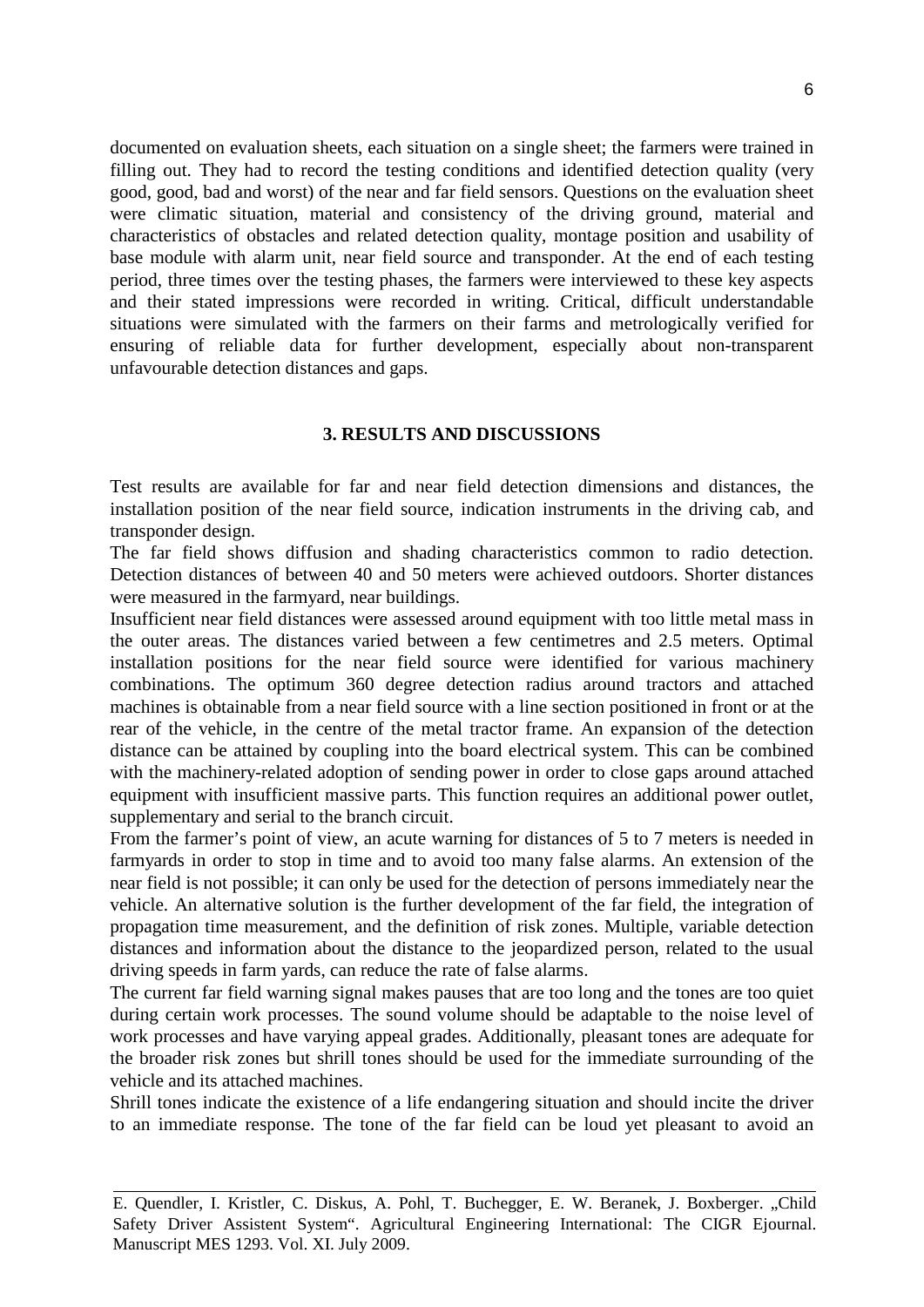angering effect, response reduction, or even a shut-off, caused especially by too many false alarms.

From the farmer's point of view, the acoustic signals are the most important warning mechanism. Helpful visual information could be lights or displays about the distance between the jeopardized person and the machinery.

The transponder has an inconvenient size and design, it must be miniaturized and provide a higher degree of usability to children. Important for improved detection, both in terms of reliability and distance, is the direct contact to the skin surface and the alignment of the transponder antenna to the vehicle. Direct contact could be ensured, for example, by a wristband with a sturdy fastener to prevent inadvertent loss. Farming families who accommodate guest children on holiday recommend the addition of a warning signal to alert the child when he or she enters a risk zone.

The achievement of a high level of safety requires the continuous wearing of a transponder by each child. Factors which could influence the acceptance and motivation of wearing the device are design, colour, and name.

According to the testers, a safety system should contain one base module and at least two or three transponders. Recommended extra services are the possibility to buy additional transponders as well as the availability of different designs. The recommended price for a sales unit is up to 300 EUR, and up to 20 EUR for a single transponder (Quendler et al., 2007).

In the case that the sales price of the serial product is high, it should be possible to easily transfer it to other vehicles. It could then also be used for seasonal machinery and increase willingness to equip farming vehicles with a costly safety system.

# **4. CONCLUSIONS**

Incidents of children being run over by machinery on farms occur because of inadequate security measures, carelessness, overwork, and insufficient childcare availability. In many accident situations, children run towards moving vehicles or hide in, under, behind, or near a starting vehicle. To avoid this type of accident, children must be detected by electronic devices both in the immediate vicinity of active machinery and across large distances. The combination of a wireless sensor network and an electrical near field detection system was chosen to develop an electronic device to cope with these circumstances and reliably recognize children at low cost. Detection is indirect, meaning that children must wear a transponder.

The prototype system consists of a slumbering transponder, a base module with alarm unit, and a near field source. The communication frequency bands are 433 MHz in the far field and 13.56 MHz in the near field. The base module uses an LC and a piezoelectric sound generator to indicate danger situations within the specified zone. The transistor circuit, which is driven by a microcontroller, switches the near field sensor on and off. The software is programmed to recognize up to four persons and one base module. The clear channel assessment function of the transceiver is used to avoid conflicts. The near field source must be mounted on the tractor chassis. The base module is positioned in the driver's cab.

Prototypes were tested by two farmers for several months to evaluate security improvement and usability. The far field sensor had a range of up to 40 m, leading to increased false alarms which were partially reduced by the farm yard shading effects caused by buildings and other

E. Quendler, I. Kristler, C. Diskus, A. Pohl, T. Buchegger, E. W. Beranek, J. Boxberger. "Child Safety Driver Assistent System". Agricultural Engineering International: The CIGR Ejournal. Manuscript MES 1293. Vol. XI. July 2009.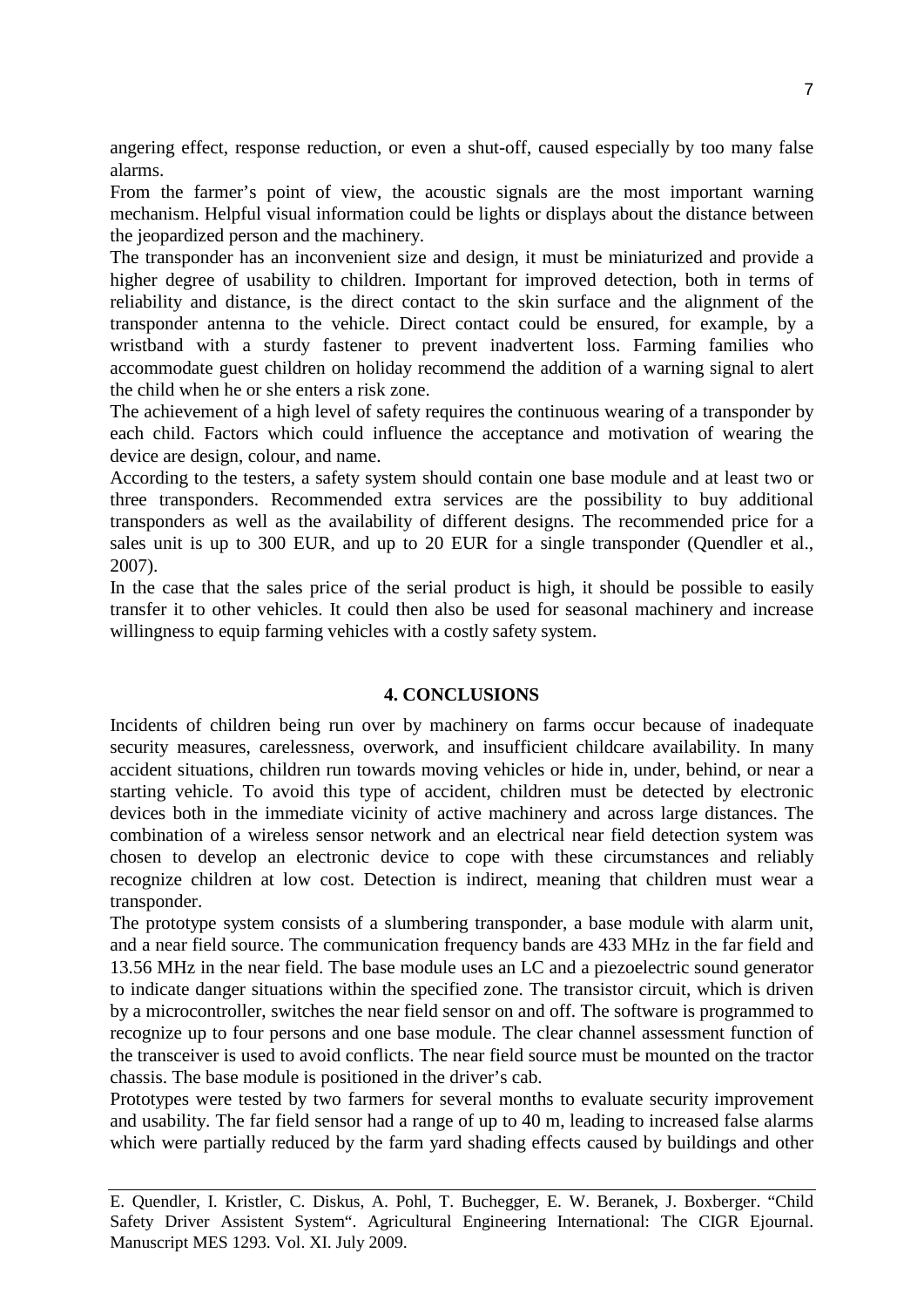vehicles. Integrating run time measurements and risk zone definition could eliminate this weakness. Risk zones could provide stepped situation information according to the degree of risk.

The detection range of the near field sensor varied according to the mounting position of the near field source and type of machine attached. The near field sensor is influenced by machinery shape and extent of metal component content. The detection distances across a 360° radius varied from a few centimetres up to 2.5 m.

The breaks between far field warning signal tones were too long, and the signals for both near and far fields were not audible enough during loud work processes. Louder yet pleasant tones are recommended for the far field. Shrill, insistent tones expressing the importance of immediate action should be used for the near field. The current transponder is carried by a person and must be reduced in size and the design improved to achieve higher wearing comfort. Transponder attachment should be simple and the design could be adapted to sex and age to attain a high degree of identification by children.

The next steps in development are to eliminate the weaknesses mentioned above and to identify possible security gaps by testing a prototype series in a multitude of farming environments and work situations.

#### **5. REFERENCES**

Brown, B. H., D. C. Barber, and A. D. Seager. 1985. Applied Potential Tomography, Possible Clinical Applications, Clinical Physics and Physiological Measurement 6, 1985, 2, p 109-122.

Gershenfeld, T., G. Zimmerman and D. Allport. 1995. Non-Contact System for Sensing and Signaling by Externally Induced Intra-Body Currents, U.S. Patent Application, May 8, 1995.

Intanagonwiwat, C., R. Gowindan and D. Estrin. 2000. Directed diffusion: a scalable and robust communication paradigm for sensor networks, *Proceedings of the ACM MobiCom'00,*  Boston, MA, 2000, 56-67.

Quendler, E., J. Boxberger, S. Niernsee. 2006. Systemauswahl für ein Kindersicherheitssystem im Umfeld von Traktoren und mitgeführten landwirtschaftlichen Maschinen. In *Agrartechnische Forschung,* 2, 2006, 30-38

Quendler, E., I. Kristler, W. Beranek, J. Boxberger, C. Diskus, A. Pohl, T. Buchegger. 2007. Acceptance and design aspects to a driver assistant system, Advances in Labour and Machinery Management for a Profitable Agriculture and Forestry, *XXXII CIOSTA-CIGR Section V Conference Proceedings*, Part 1, 2007, Nitra, 562-570.

Quendler, E., A. Pohl, J. Boxberger, A. Allinger, M. Baldinger, E. W. Beranek, R. Binder, T. Buchegger, C. Diskus, C. Exl, B. Jakoby, S. Kellerer, T. Klimmer, G. Kormann, I. Kristler, O. Krönigsberger, H. Gradwohl, H. Kubelka, H. Stadlmann, W. Tritscher, P. Veith, H. Vöhringer, .2007a. Personenerkennungs- und Fahrerinformationssystem zur Sicherung von Personen im Umfeld von landwirtschaftlichen und Nutzfahrzeugen, Endbericht, *Förderprogramm I2-Intelligente Infrastruktur,* 2007, Wien, pp. 1-74.

E. Quendler, I. Kristler, C. Diskus, A. Pohl, T. Buchegger, E. W. Beranek, J. Boxberger. "Child Safety Driver Assistent System". Agricultural Engineering International: The CIGR Ejournal. Manuscript MES 1293. Vol. XI. July 2009.